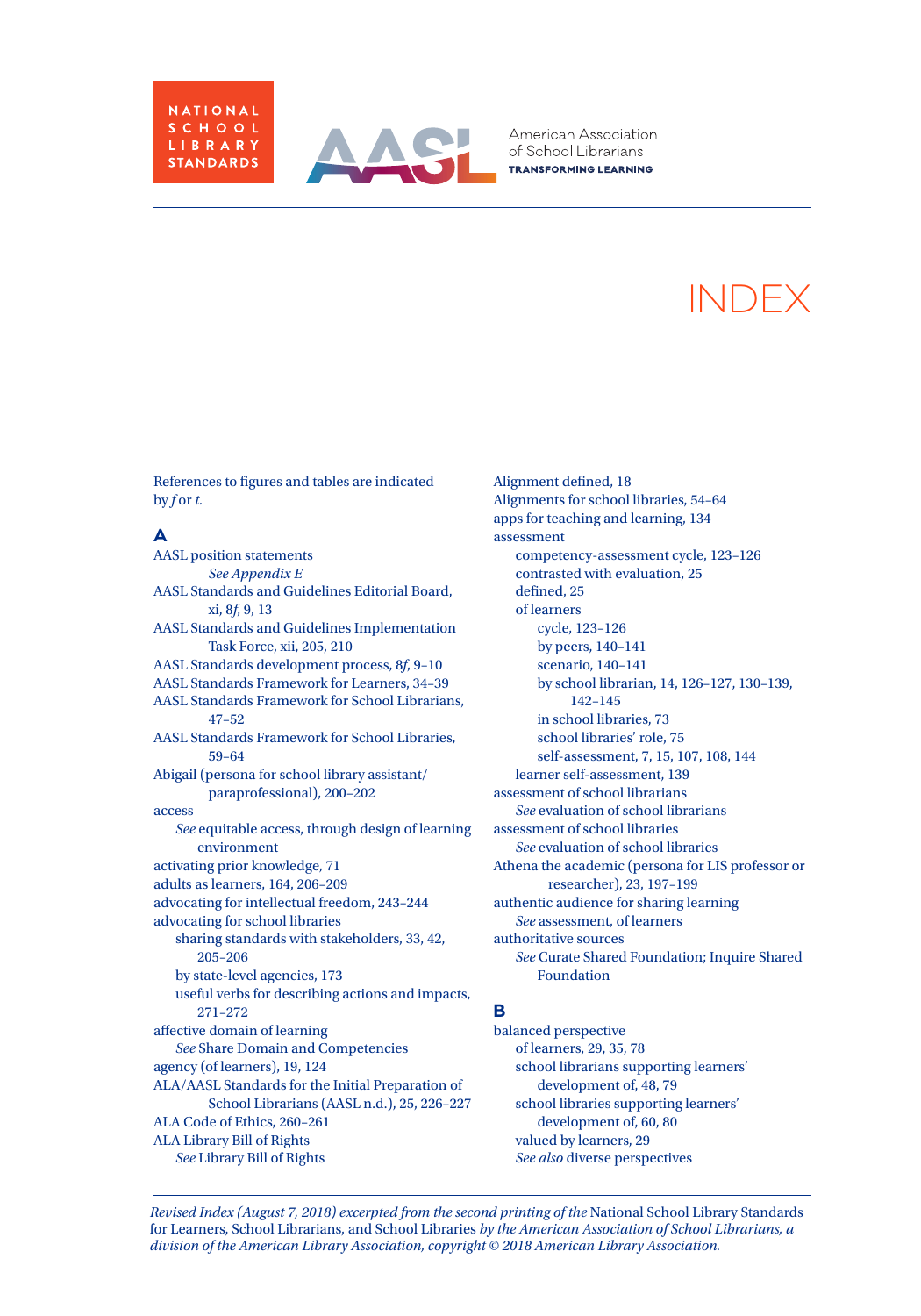

American Association of School Librarians **TRANSFORMING LEARNING** 

school library Domains and Alignments, 61

benefits of collaboration, 29, 86–90 benefits of curation, 30, 96–100 benefits of engagement, 31, 114–117 benefits of exploration, 30, 106–109 benefits of inquiry, 28, 70–73 Best Apps for Teaching and Learning, 134 best practices for school librarians Collaborate Shared Foundation, 91 Curate Shared Foundation, 101–102 Engage Shared Foundation, 118–119 Explore Shared Foundation, 110 Include Shared Foundation, 82 Inquire Shared Foundation, 74 Best Websites for Teaching and Learning, 134 bias avoidance *See* Include Shared Foundation borrower records *See* privacy

# **C**

career readiness AASL position statement on effective school libraries, 218 common belief, 12 in context of learner self-assessment, 139 description of AASL position statement on Common Core State Standards, 215 school librarians' contribution, 116 school libraries' contribution, 117 **CBE** *See* competency-based education CD access for children and young adults, 239–240 censorship, 231, 237, 240, 247–248, 260 *See also* collection development certified school librarians *See* school librarians, importance for learners challenged material policies, 17, 82, 245–246 challenged resources, 245–246 Charlotte Danielson Framework, 155–156 checklist for evaluation of school libraries, 174–180 Children's Internet Protection Act, 249–251 choice (learners'), 19, 44, 71, 74, 106, 108, 110, 124, 144, 229  $CIDA$ *See* Children's Internet Protection Act citation *See* ethical use of information and media Code of Ethics of the American Library Association, 260–261 cognitive domain of learning *See* Think Domain and Competencies Collaborate Shared Foundation best practices for school librarians, 91 learner benefits, 29, 86–87 learner Domains and Competencies, 36 school librarian Domains and Competencies, 49 school librarians supporting learners, 87–89 school libraries supporting learners, 89–90

collaborative learning defined, 29 collection development considering diverse perspectives, 82, 241–242, 247–248 for equitable learning opportunities, 12, 13, 150, 171, 241–242 materials in learners' languages, 247–248 plan, 98 quantitative measures of school library resources (description of AASL position statement), 216 to support independent reading, 217 *See also* collection policy collection management, 62, 99, 101, 235–236 collection policy, 62, 99, 101 *See also* collection development college readiness AASL position statement on effective school libraries, 218 common belief, 12 in context of learner self-assessment, 139 description of AASL position statement on Common Core State Standards, 215 school librarians' contribution, 116 school libraries' contribution, 117 common beliefs, 6, 11–14 common goals of collaborating learners, 28, 29, 36, 87, 88 school librarians supporting learners, 42, 49, 88, 89 school libraries supporting learners, 61, 86 *See also* goals and objectives communication tools, 36, 49, 81, 86, 88, 108, 150 community readiness AASL position statement on effective school libraries, 218 common belief, 12 in context of learner self-assessment, 139 description of AASL position statement on Common Core State Standards, 215 school librarians' contribution, 116 school libraries' contribution, 117 Competencies contrasted with outcomes, 19 defined, 18, 19 for learners, 34–39 for school librarians, 47–52, 256–259 *See also Think, Create, Share, and Grow Domains* competency-assessment cycle, 123–126, 126*f* competency-based education assessment of learners, 130–146 goal, 19 overview, 123–126 Concerns-Based Adoption Model, 206, 208*t* confidentiality *See* privacy content filters *See* Internet filtering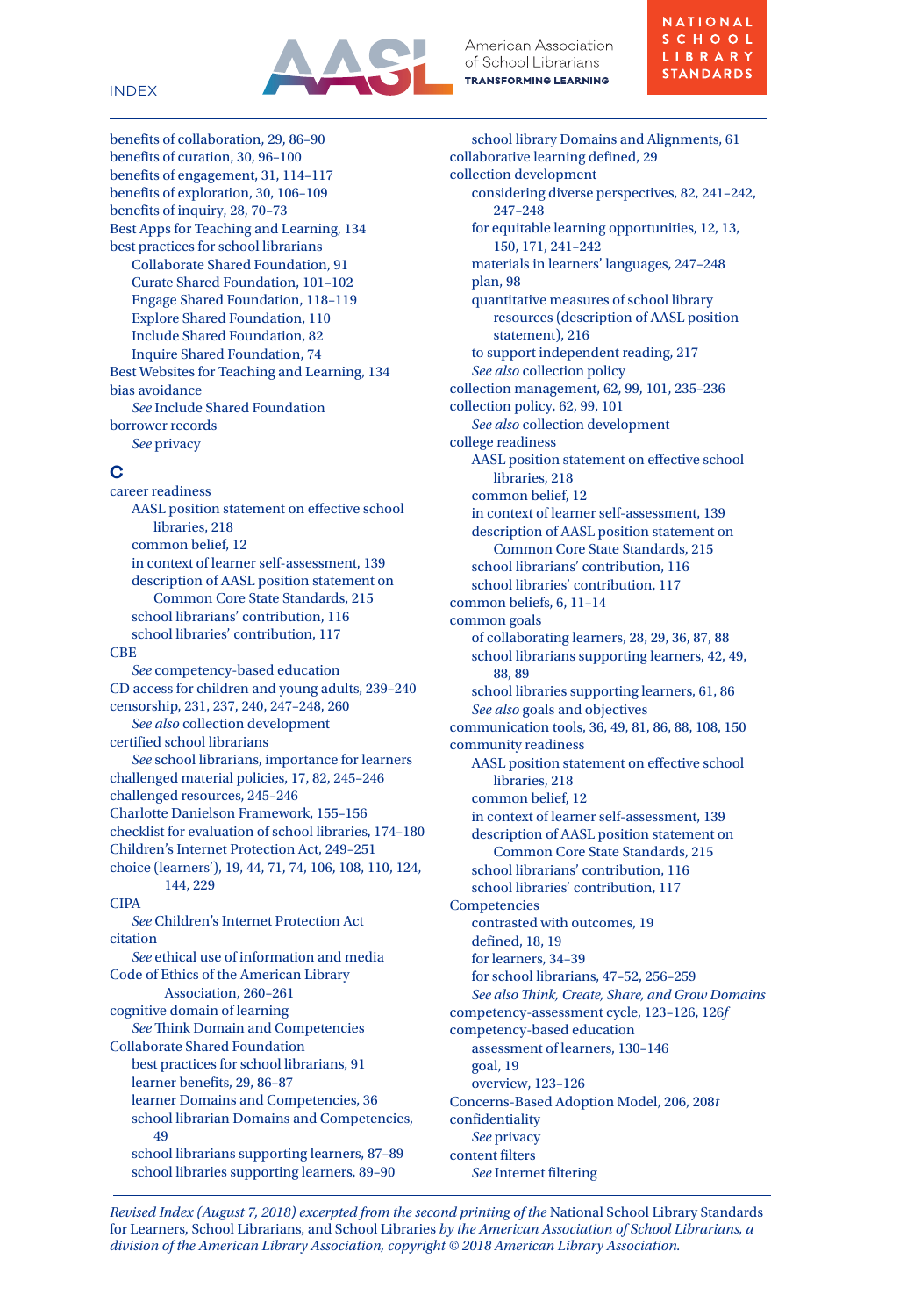

index

copyright *See* ethical use of information and media Create Domain and Alignments Collaborate Shared Foundation and school libraries, 61, 89 Curate Shared Foundation and school libraries, 62, 99 Engage Shared Foundation and school libraries, 64, 117 Explore Shared Foundation and school libraries, 63, 108 Include Shared Foundation and school libraries, 60, 80 Inquire Shared Foundation and school libraries, 59, 73 Create Domain and Competencies Collaborate Shared Foundation learner benefits, 29, 86 for learners, 36 for school librarians, 49 school librarians supporting learners, 88 Curate Shared Foundation learner benefits, 30, 96 for learners, 37 for school librarians, 50 school librarians supporting learners, 97–98 Engage Shared Foundation learner benefits, 31, 114 for learners, 39 for school librarians, 52 school librarians supporting learners, 115–116 Explore Shared Foundation learner benefits, 30, 106 for learners, 38 for school librarians, 51 school librarians supporting learners, 107 Include Shared Foundation learner benefits, 29, 78 for learners, 34 for school librarians, 48 school librarians supporting learners, 79–80 Inquire Shared Foundation learner benefits, 28, 70 for learners, 34 for school librarians, 47 school librarians supporting learners, 71 critical thinking as part of inquiry process, 34, 37 in context of intellectual freedom, 13 learner benefits, 28, 29, 70, 78, 107, 114, 115 school librarian's role in teaching, 14, 15, 42, 47, 50, 71, 88–89, 97 school libraries supporting learners, 54, 55, 59, 73 *See also* Explore Shared Foundation; Include Shared Foundation; Inquire Shared Foundation

crosswalk between Danielson framework and AASL Standards frameworks, 155–156 crosswalk between Marzano Focused Teacher Evaluation Model and AASL Standards, 157–161 crosswalk example between Marzano Model and AASL Standards, 157–161*t* crosswalk example of local educator evaluation standards and AASL Standards, 163*t* crosswalking educator evaluations to school librarian standards, 157–163 cultural relevancy and differentiating instruction, 48, 79, 130, 145, 152 learner awareness, 35, 78 school librarians supporting learners, 42, 48, 79 culture of reading *See* reading Curate Shared Foundation best practices for school librarians, 101–102 learner benefits, 30, 96–97 learner Domains and Competencies, 37 school librarian Domains and Competencies, 50 school librarians supporting learners, 97–98 school libraries supporting learners, 98–100 school library Domains and Alignments, 62 curation processes *See* Curate Shared Foundation curiosity of learners, 28, 34, 38, 42, 70, 106, 114 school librarians supporting learners, 47, 55, 108 school libraries supporting learners, 59, 63, 72, 110 curricular goals, 89, 97, 170 curriculum assessment by school librarians, 61, 89 curriculum development by school librarians, 4, 5, 57, 61, 89 **D**

Danielson Framework for Library Media Specialists, 155–156 databases *See* digital resources decision making about school libraries, 108, 115, 170 learners, 28, 34, 86 school librarians supporting learners, 87, 89 deep learning *See* Explore Shared Foundation developmental domain of learning *See* Grow Domain and Competencies differentiating instruction to foster awareness of cultural relevancy, 48, 79, 130, 145, 152 digital citizenship school librarians supporting learners, 115, 116 school libraries supporting learners, 117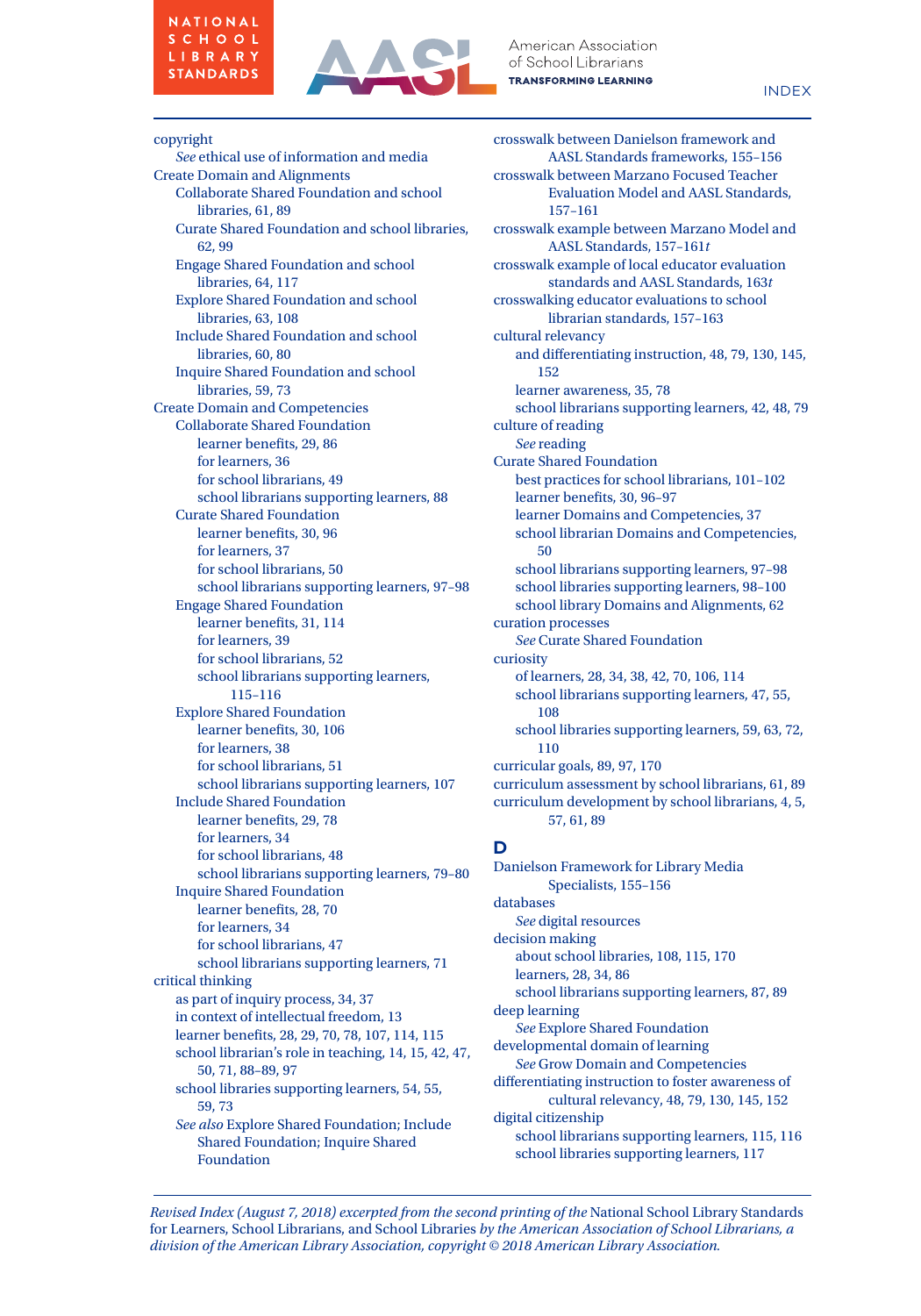

American Association of School Librarians **TRANSFORMING LEARNING** 

digital citizenship *(continued) See also* ethical use of information and media; intellectual freedom; privacy digital-literacy skills and instruction, 12, 173 digital resources access by children and young adults, 239–240 description of AASL position statement on providing, 215 policies, 82 user generated, 238 *See also* Internet filtering dispositions *See* learners, benefits of dispositions; learners, dispositions district school library director scenario, 187–189 diverse perspectives benefits for learners, 29 considered during collection development, 82 considered during inquiry process, 82, 87, 88, 96 of learners, 35 supported by school librarians, 48, 49, 50, 71, 82, 150 supported by school libraries, 60 valued by learners, 29, 35, 36, 37, 78, 79 *See also* Include Shared Foundation diversity in the organization (from AASL position statement), 215 Domains defined, 17 and school librarians' roles, 14–16 *See also Think, Create, Share, and Grow Domains* Domains and Alignments for school libraries, 59–64 Domains and Competencies for learners, 34–39 for school librarians, 47–52 DVD access for children and young adults, 239–240

# **E**

e-books *See* digital resources educators *See* teacher role of school librarians educators defined in context of standards, 10 effective school libraries characteristics, 174–180 in context of common beliefs, 11–14 defined, 218–220 evaluation of, 170–181 evidence outcomes, 170–171 levels of influence, 56*f* standards for, 54–64 elementary school librarian scenario, 190–192 emotional resilience *See* persistence

empathy development through learning activities, 35, 48 engagement defined, 31 learner benefits, 31, 114–115 Engage Shared Foundation best practices for school librarians, 118–119 learner benefits, 31, 114–115 learner Domains and Competencies, 39 school librarian Domains and Competencies, 52 school librarians supporting learners, 115–116 school libraries supporting learners, 116–117 school library Domains and Alignments, 64 Entertainment Software Rating Board ratings, 239–240 equitable access for children and young adults, 231, 235, 239–240 Code of Ethics of ALA, 260–261 to collection, 56, 60 eliminating economic barriers, 235 and intellectual freedom, 243–244 Library Bill of Rights, 231 to meeting rooms, 231, 237 regardless of gender or gender identity, 235 to resources and services, 99–100, 238, 241–242 responsibilities at state level, 173 responsibilities for providing, 235 role of supervisor of school libraries (from AASL position statement), 217 school libraries as bridges over divides, 219 supported by school library policies, 90 to technology, 13–14, 56 through design of learning environment, 59, 73 through design of services and systems, 116 equitable learning opportunities, 11, 13–14, 60, 64 collection development for, 12, 150, 171 E-rate, 249 ESRB (Entertainment Software Rating Board) game ratings, 239–240 **ESSA** *See* Every Student Succeeds Act (ESSA) ethical use of information and media Code of Ethics of ALA, 260 district-level responsibility for creating code of ethics, 172 influencing ethical use of information throughout learning community, 116, 117 learners, 28, 37, 39, 96 school librarians sharing clear policies and processes with learners, 52, 116 school librarians supporting learners, 6, 14, 43, 50, 52, 55, 118, 119 school librarians understanding in depth, 115 school libraries supporting development and use of policies and procedures, 64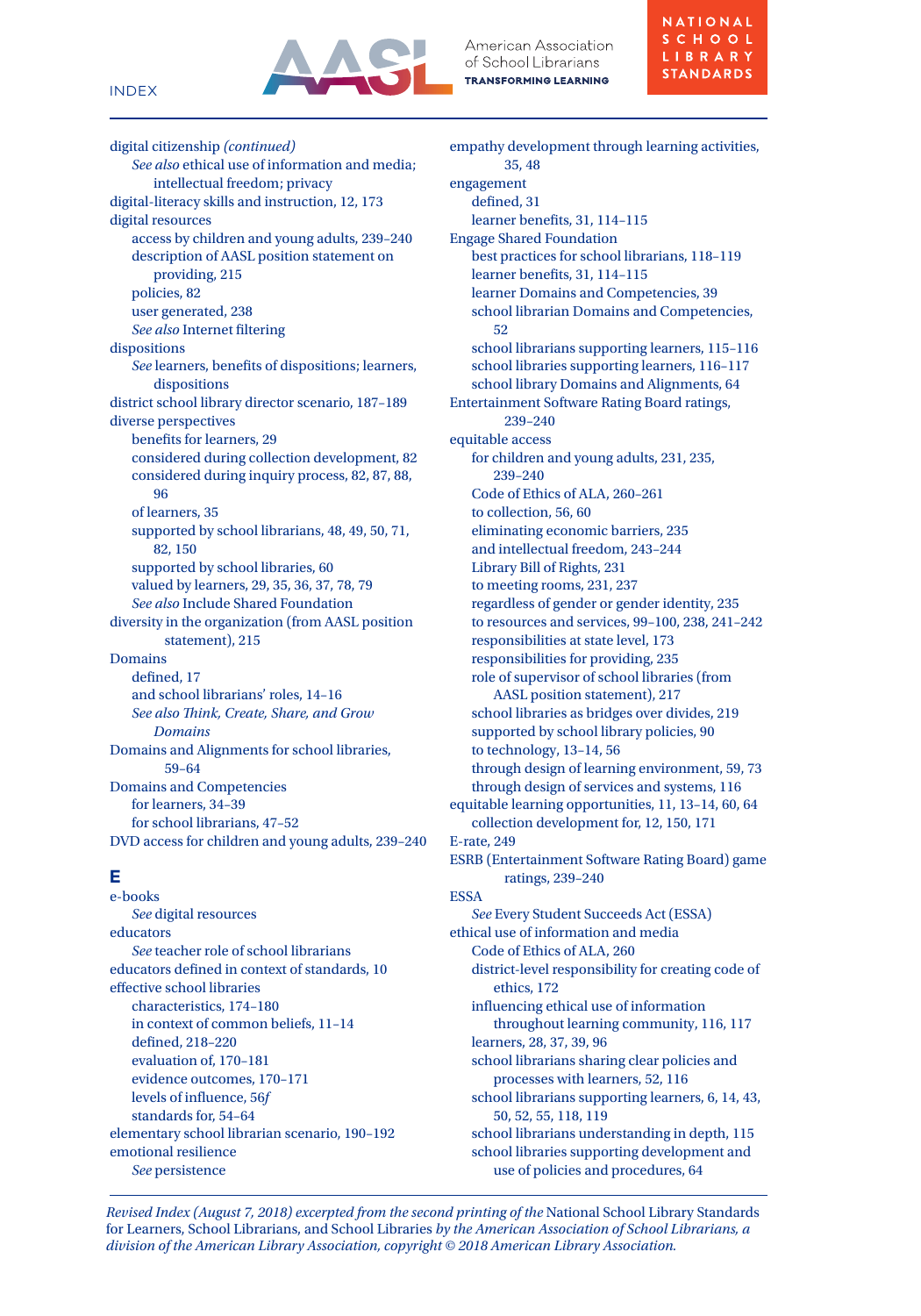

index

school libraries supporting learners, 54, 56, 64, 117 evaluating and integrating information *See* Curate Shared Foundation evaluating school library collections *See* collection management evaluation contrasted with assessment, 25 defined, 25 definition, 25 evaluation of school librarians by others, 148–153 of novice school librarians, 25 self-assessment, 164–168 useful verbs list for, 271–272 using AASL Standards, 153-163 evaluation of school libraries checklist, 174–180 at district level, 172 effective school library, planning for, 170–171 at local level, 171 outcomes-based, 170–171, 180 responsive school libraries, 126–127 role of planning and assessing, 170–171 at state level, 172–173 using Key Commitments, 173–180 *See also* effective school libraries Every Student Succeeds Act (ESSA), 11, 222 evidence-based decision making *See* decision making evidence-based practice, 63, 73 *See also* decision making evidence gathering by learners, 34 evidence of accomplishment by school librarians, 174–180, 262–270 *See also* evaluation of school librarians evidence of learning *See* learners, knowledge products exchanging information resources within and beyond learning community, 96–97, 98 exhibit spaces and bulletin boards, 236 Explore Shared Foundation best practices for school librarians, 110 learner benefits, 30, 106–107 learner Domains and Competencies, 38 school librarian Domains and Competencies, 51 school librarians supporting learners, 107–108 school libraries supporting learners, 108–109 school library Domains and Alignments, 63 exploring resources, engaging learning community in, 100 expurgation *See* censorship

#### **F**

feedback about school library, 81, 100, 101 feedback in learning process during collaboration, 29, 36, 87 during exploration, 30, 38, 107 formative assessment, 123, 132–141 formative assessment flowchart, 132*f* during inquiry, 34, 70 summative assessment, 142–145 supported by school librarians, 49, 51, 88, 108, 116 flexible scheduling description of AASL position statement, 216 in school libraries for point-of-need support, 59 flowchart for *AASL Standards Integrated Framework*, 32*f* formative assessment, 138*f* for adapting instruction, 151–152 defined, 25 example, 136*f*, 137*f* feedback in learning process, 123, 132–141 role in assessment of school librarians, 152–153 formative assessment flowchart, 132*f* Framework for Library Media Specialists (by Danielson), 155–156 framework of AASL Standards *See Part II for integrated frameworks* framework of AASL Standards (overview), 18*f* framework of AASL Standards for learners, 34–39 framework of AASL Standards for school librarians, 47–52 framework of AASL Standards for school libraries, 59–64

# **G**

global learning community learner awareness of, 35, 39 school librarians supporting learners' awareness, 48, 79, 81 school librarians supporting learners in, 42, 43, 44 school libraries supporting learners' awareness, 54, 60 goals and objectives in evaluation of school library, 176 in growth plan for school librarians, 165–166 for implementation of standards, 207 for learning, 14, 130, 180 S.M.A.R.T. goal, 165–166 group projects *See* Collaborate Shared Foundation Grow Domain and Alignments Collaborate Shared Foundation and school libraries, 61, 90 Curate Shared Foundation and school libraries, 62, 100 Engage Shared Foundation and school libraries, 64, 117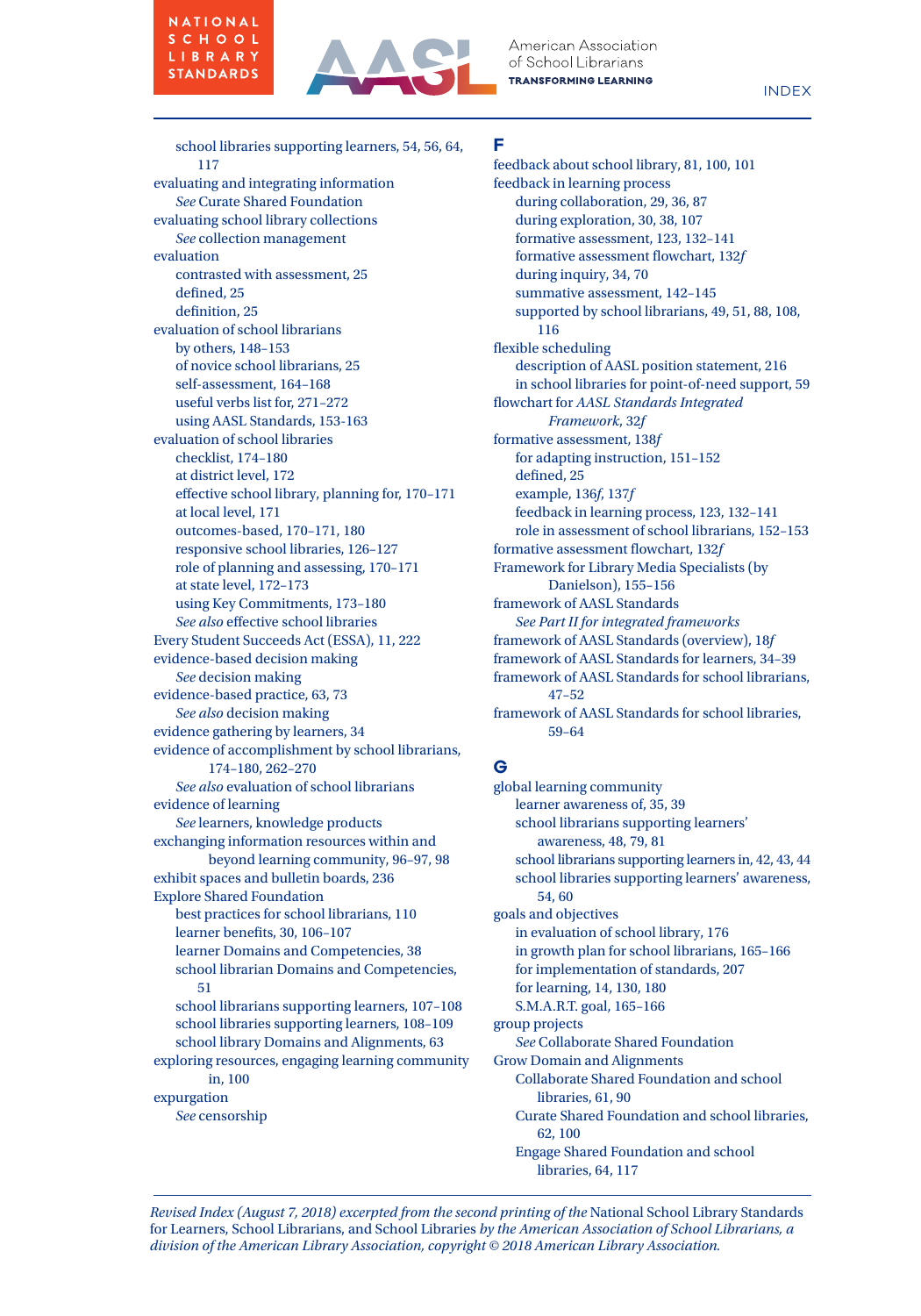

American Association of School Librarians **TRANSFORMING LEARNING** 

Grow Domain and Alignments *(continued)* Explore Shared Foundation and school libraries, 63, 109 Include Shared Foundation and school libraries, 60, 81 Inquire Shared Foundation and school libraries, 59, 73 Grow Domain and Competencies Collaborate Shared Foundation learner benefits, 87 for learners, 36 for school librarians, 49 school librarians supporting learners, 88–89 Curate Shared Foundation learner benefits, 97 for learners, 37 for school librarians, 50 school librarians supporting learners, 98 Engage Shared Foundation learner benefits, 115 for learners, 39 for school librarians, 52 school librarians supporting learners, 116 Explore Shared Foundation learner benefits, 107 for learners, 38 for school librarians, 51 school librarians supporting learners, 108 Include Shared Foundation learner benefits, 79 for learners, 35 for school librarians, 48 school librarians supporting learners, 80 Inquire Shared Foundation learner benefits, 70 for learners, 34 for school librarians, 47 school librarians supporting learners, 72 growth mindset of learners, 28, 33, 38 of school librarians, 44, 51, 148 school librarians supporting learners, 43, 72 school libraries supporting learners, 63 *See also* Explore Shared Foundation growth plan for school librarians, 162–167

# **H**

Helen (persona for elementary school librarian), 190–192 high school librarian scenario, 195–196 history of school library standards, 4–7, 211–213 timeline of AASL Standards development process, 8*f* timeline of evolution of AASL standards and guidelines, 5*f*

#### **I**

implementation plan, 205–210 improvement science, 12–13 Include Shared Foundation best practices for school librarians, 82 learner benefits, 29, 78–79 learner Domains and Competencies, 34 school librarian Domains and Competencies, 48 school librarians supporting learners, 79–80 school libraries supporting learners, 80–81 school library Domains and Alignments, 60 inclusiveness valued by learners, 35 independent learning learners, 39, 114 school librarians supporting learners, 52, 88, 89, 97, 99 school libraries supporting learners, 63, 64, 108, 117 independent reading collection development to support (from AASL position statement), 217 supporting learners (from AASL position statement), 228–229 Inez the innovator (persona for high school librarian), 22, 195–196 information-literacy skills and instruction, 12, 14, 37, 89, 90 information specialist role of school librarians, 12, 14, 56, 223, 226 *See also all Shared Foundations* information technologies must be appropriately integrated and equitably available (common belief), 13–14 information technology *See* technology initiative of learners, 34, 70 school librarians supporting learners, 47, 80 school libraries supporting learners, 59, 72 Inquire Shared Foundation best practices for school librarians, 74 learner benefits, 28, 70 learner Domains and Competencies, 34 school librarian Domains and Competencies, 47 school librarians supporting learners, 71–72 school libraries supporting learners, 72–73 school library Domains and Alignments, 59 inquiry-based learning competencies for, 34 use of prior knowledge, 28 inquiry process diverse perspectives' value to, 36, 82, 88, 96 parallels with domains, 18 role of prior knowledge, 28 school librarians supporting learners, 47, 49, 71, 74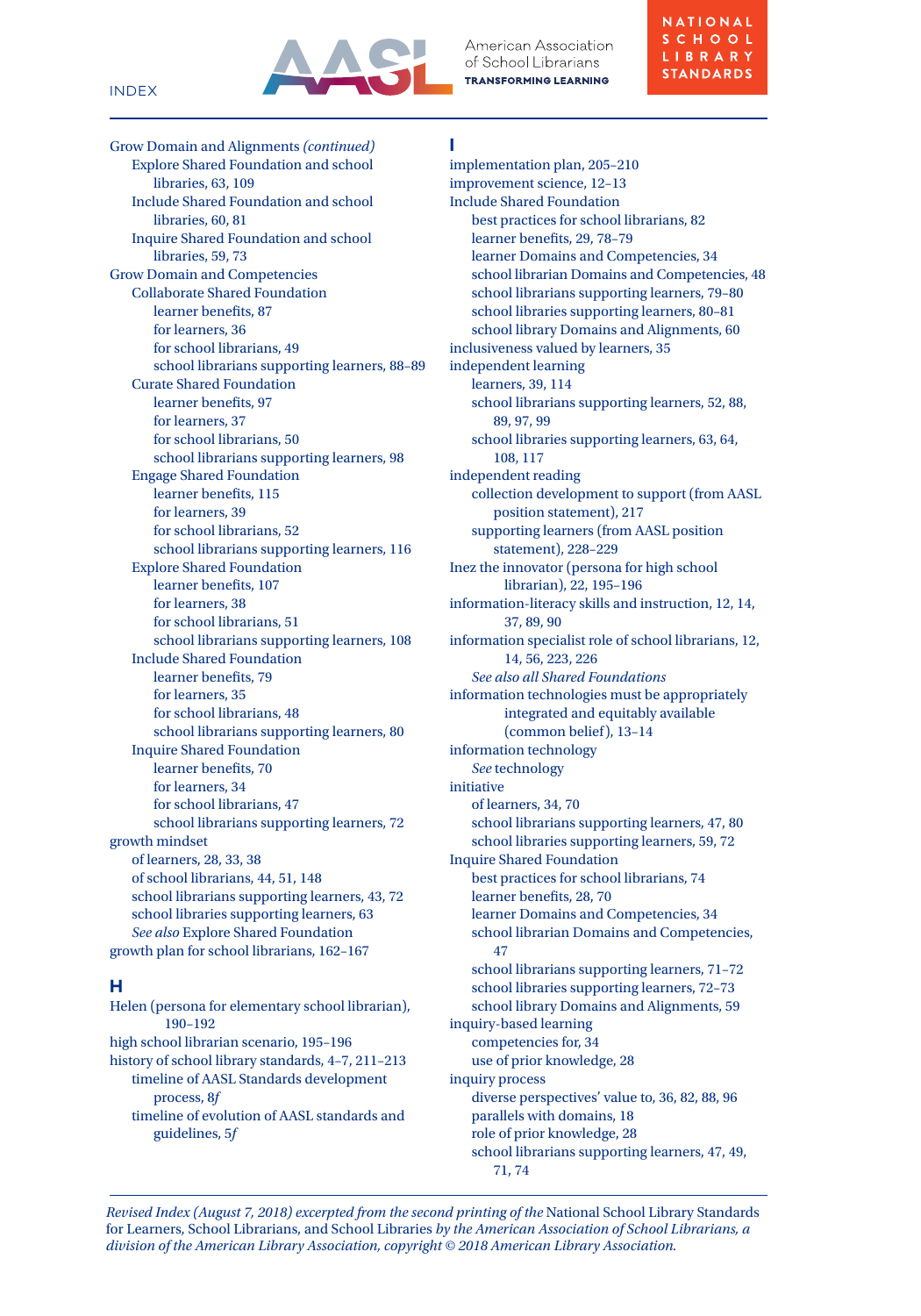

index

school libraries supporting learners, 54, 59, 72, 73 *See also* Inquire Shared Foundation instructional intervals in formative assessment process, 133, 140 instructional leader *See* leader role of school librarians instructional partner role of school librarians, 12, 14, 71, 223–225 *See also all Shared Foundations* integrating information *See* Curate Shared Foundation intellectual freedom advocating for, 243–244 importance of education to, 236 learners' right to, 13, 231–232, 241, 243–244 principles for academic libraries, 236 intellectual property *See* ethical use of information and media interlibrary loans, 90, 241–242, 247–248 Internet filtering, 237, 245, 249–251 interpretations of the Library Bill of Rights *See Appendix E*

# **K**

Key Commitments defined, 17 for learners, 34–39 for school librarians, 47–52 for school libraries, 59–64 *See also specific Key Commitments* knowledge products, 34 *See also* learners, knowledge products KRC Research, xi, 8, 9

# **L**

labeling books with reading levels (description of AASL position statement), 216 labeling systems inconsistent with intellectual freedom, 236–237 leader role of school librarians, 11, 12, 14, 16, 44, 56, 71, 172, 256–259 *See also all Shared Foundations* learner Domains and Competencies Collaborate Shared Foundation, 36, 86–87 Curate Shared Foundation, 37, 96–97 Engage Shared Foundation, 39, 114–115 Explore Shared Foundation, 38, 106–107 Include Shared Foundation, 35, 78–79 Inquire Shared Foundation, 34, 70 learners awareness of cultural relevancy, 35, 78 awareness of role in global learning community, 35 benefits of collaboration, 29 benefits of curation, 30 benefits of dispositions, 6, 31, 115

benefits of engagement, 31, 114–115 benefits of exploration, 30 benefits of inclusion, 29 benefits of inquiry, 28 at the center of school librarians' practice, 16*f*, 19 competencies for. *See* learner Domains and Competencies defined, 10 dispositions in context of assessments, 130 in context of competencies, 18, 19 school librarians supporting learners, 13, 42 school libraries supporting learners, 56, 59, 73 effective use of technology, 13–14, 39, 150 knowledge products appropriate use in global learning community, 43 as evidence of developing competencies, 123 assessment and evaluation of, 130–146 awareness of creators' perspectives, 35 benefits of diverse perspectives, 29 designing evaluation protocols, 73 giving and getting feedback, 34, 47, 70 including elements others can use to cite, 39, 114 place in the learning process, 45, 70 school librarians supporting learners, 45, 47, 48, 71, 72, 107 school libraries supporting sharing with authentic audience, 55, 108 sharing with authentic audience, 34, 39, 78, 106 teaching learners to include elements others can use to cite, 52 thinking critically during creation, 114 networks, 36 selecting technology tools, 119 standards for. *See* learner Domains and Competencies; learner standards *See also* adults as learners; ethical use of information and media learner standards conceptual overview, 31–33 framework, 34–39 overview in context of lifelong learning, 28 relationship with school librarian standards, 31–33 relationship with school library standards, 31–33 *See also* learner Domains and Competencies learning communities essential role of school libraries, 11 learners' engagement with, 38 sharing of knowledge within and between, 62, 64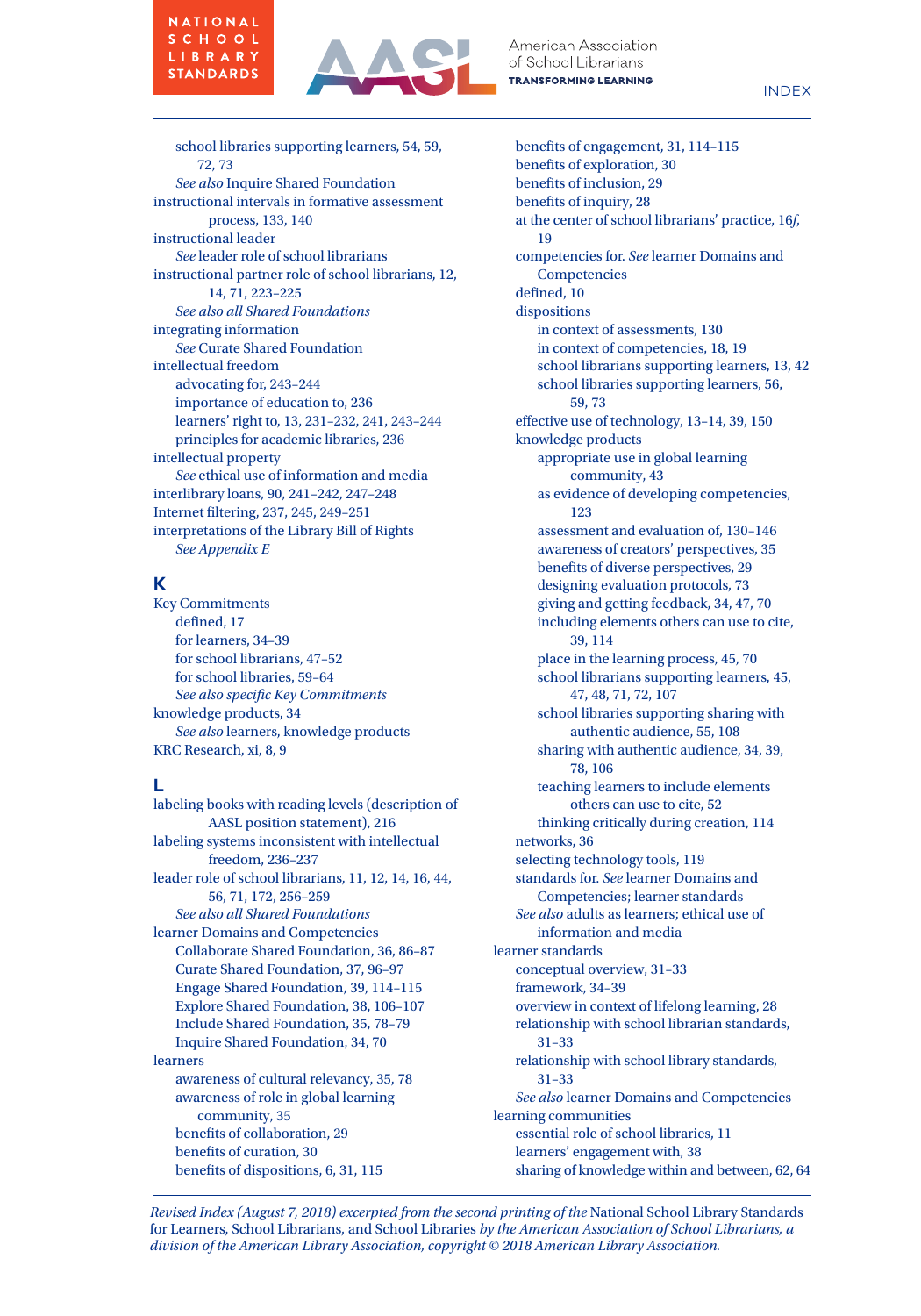

American Association of School Librarians **TRANSFORMING LEARNING** 

learning goals *See* curricular goals learning outcomes, 123, 124, 185 learning products *See* learners, knowledge products Leon the lead learner (persona for principal), 23 librarians *See* school librarians *Library Bill of Rights*, 231–232, 233–255 Library Leadership & Management Association 14 Foundational Competencies, 256–259 licensed materials *See* ethical use of information and media licensing *See* ethical use of information and media lifelong learning applicability of standards to learners of all ages, 28 modeling by school librarians, 148, 164 supported by school librarians, 12, 13, 72 supported by school libraries, 47, 54, 63, 109 LIS professor and researcher scenario, 197–199 LLAMA's 14 foundational competencies, 256–259

## **M**

making meaning *See* learners, knowledge products; new knowledge Margot the mentor (persona for district school library supervisor or leader at state level), 22, 187–189 Marzano Focused Teacher Evaluation Model, 157–161 materials selection *See* collection development media center *See* school libraries meeting rooms *See* equitable access middle school librarian scenario, 193–194 milestones, 125, 133 *See also* goals and objectives misconceptions *See* reflection as part of learning modeling ethical use of information by librarians, 55, 115, 117 Motion Picture Association of America ratings, 239–240 movie access for children and young adults, 239–240 MPAA ratings, 239–240 multiple literacies in context of 2007 standards, 7 learners' need for, 114 recognition of need for, 6 school librarians' role in teaching, 7, 12, 71 multiple viewpoints *See* diverse perspectives; Include Shared Foundation

music access for children and young adults, 239–240

# **N**

National Board of Professional Teaching Standards Certification (description of AASL position statement), 217 networks *See* global learning community; learning communities new knowledge learners' construction of, 28, 36, 42, 86, 97, 106, 115 learners using prior knowledge, 36, 49 libraries supporting learners' generation of, 59, 63 school librarians supporting learners' generation of, 15, 16, 44, 49, 51, 73, 88, **97** *See also* learners, knowledge products Noah who needs support (persona for middle school librarian), 21–22, 193–194 nonprint materials equitable access, 239–240

## **O**

objectives *See* goals and objectives ongoing personal learning *See* lifelong learning outcomes *See* knowledge products; learning outcomes outcomes-based evaluation, 170, 180 outcomes in contrast to competencies, 19, 123–124

# **P**

paraprofessional/school library assistant scenario, 200–202 partners *See* stakeholders Patty the parent (persona for parent, guardian, and community member), 24 peer assessment, 140–141 persistence of learners, 38, 106 librarians modeling, 51 of school librarians, 12 school librarians supporting learners, 43, 71, 72, 107 personal growth of learners, 38, 70, 106 school librarians supporting learners, 51 personalized learning in context of pre-assessment, 131, 145 supported by school librarians, 12, 19, 44, 130, 223 supported by school libraries, 54, 55, 89, 218, 219, 228–229 personalized learning environment, 11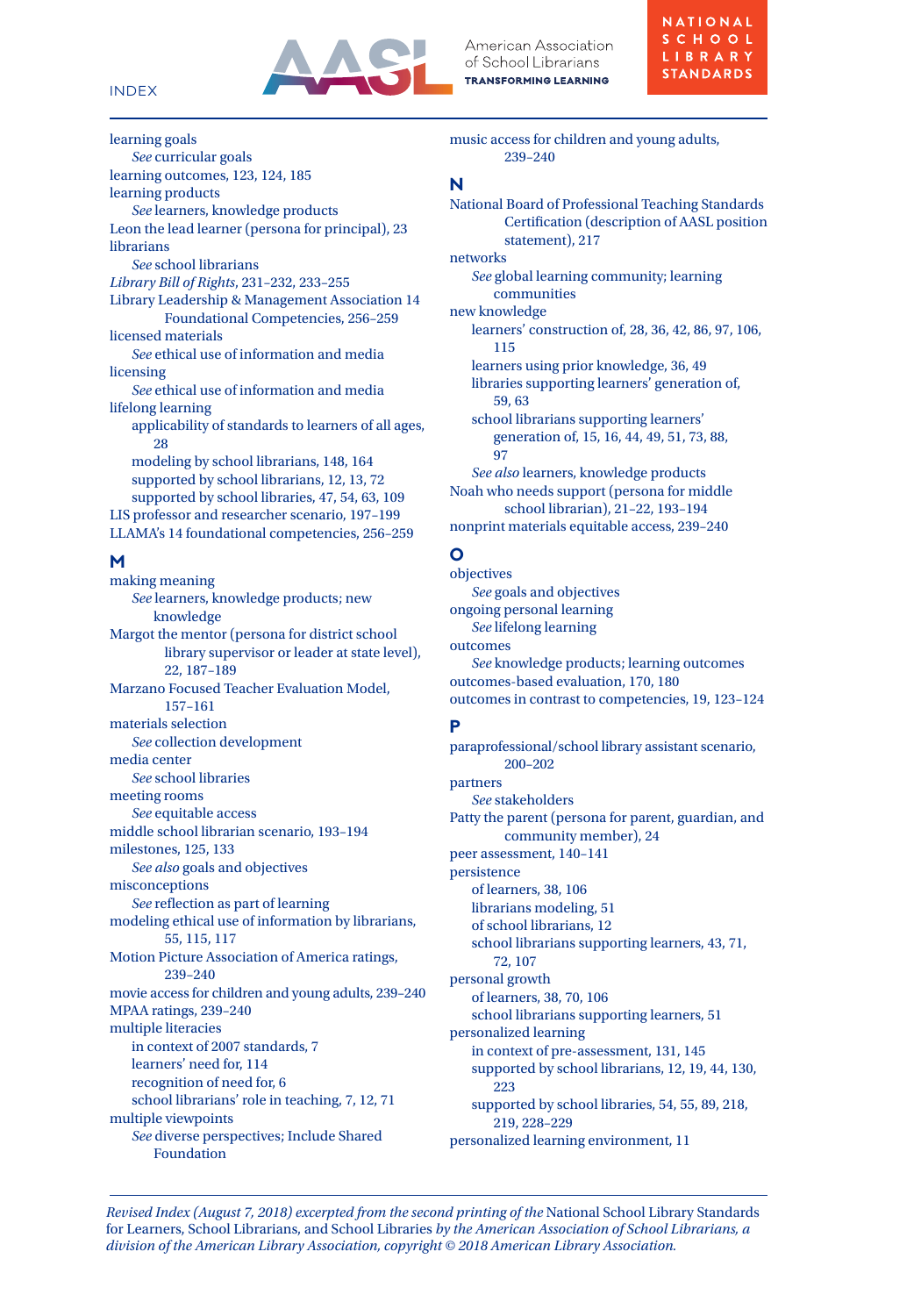# NATIONAL SCHOOL LIBRARY **STANDARDS**



American Association of School Librarians **TRANSFORMING LEARNING** 

index

personalized use of standards by school librarians, 15, 17, 162 personas Abigail (paraprofessional/school library assistant), 200–202 Athena the academic (LIS professor or researcher), 23, 197–199 benefits of use, 20–21 defined, 206 Helen (elementary school librarian), 190–192 Inez the innovator (high school librarian), 22, 195–196 Leon the lead learner (principal), 23 Margot the mentor (district school library supervisor or leader at state level), 22, 187–189 Noah who needs support (middle school librarian), 21–22, 193–194 Patty the parent (parent, guardian, and community member), 24 Tony the teacher (classroom educator), 23–24 *See also* scenarios for professional learning perspectives learner ability to articulate, 29 learner benefits, 78, 115 no restrictions on user-generated content, 238 school librarians supporting learners' articulation of, 45, 48 sharing through knowledge products, 70, 81 *See also* Include Shared Foundation plagiarism *See* ethical use of information and media policies being guided by other organizations, 119 challenged materials, 17, 82, 245–246 collection management, 62, 99, 101, 235–236 digital resource use, 82 ethical use of information and media, 99 position statements useful when creating, 214–230 reflecting needs of school community, 89 resource access by children and young adults, 241–242 sharing with stakeholders, 118 supporting equity of access to resources, 90 technology use, 82 position statements *See Appendix E* pre-assessment for learners, 131 preparation of school librarians, 25, 197–199, 226–227 pre-service education *See* professional development pre-service educator and researcher scenario, 197–199 pretests (pre-assessment), 131 prior knowledge activating, 71

use in creating new knowledge, 36, 49, 84 use in inquiry process, 28 prisoners' right to read, 237 privacy Code of Ethics of ALA, 260 description of AASL position statement on confidentiality of school library records, 215 and Internet filtering, 250, 251 responsibilities at district level, 172 responsibilities of school libraries, 171, 253–255 rights of school library users, 252–255 problem solving by learners, 38, 70, 86, 87, 106, 107, 114 school librarians supporting learners, 49, 51, 87, 88, 107, 150 school libraries supporting learners, 62, 63 professional development about the standards, 24, 31, 185–202 led by school librarians, 61, 90, 167 provided at state level, 172 provided by supervisor of school libraries, 172 program administrator role of school librarians, 12, 15, 172, 256–259 *See also all Shared Foundations* psychomotor domain of learning *See* Create Domain and Competencies purpose and structure of standards, 17–19

# **Q**

qualified school librarians *See* school librarians, importance for learners quantitative measures of school library resources (description of AASL position statement), 216 question formation by learners, 28, 30, 34, 70, 86, 87, 106 school librarians supporting learners, 45, 47, 89, 107, 108 school libraries supporting learners, 54, 55, 71 *See also* inquiry-based learning

# **R**

rating schemes and scales for learner assessment, 134–139, 141 rating systems (for materials) inconsistent with intellectual freedom, 237, 239–240 readers' advisory, 4 reading as core of competencies, 13 for personal growth, 106 to satisfy personal curiosity, 38 school libraries supporting culture of, 12, 55, 218 *See also* independent reading reading development (description of AASL position statement about school librarian's role), 216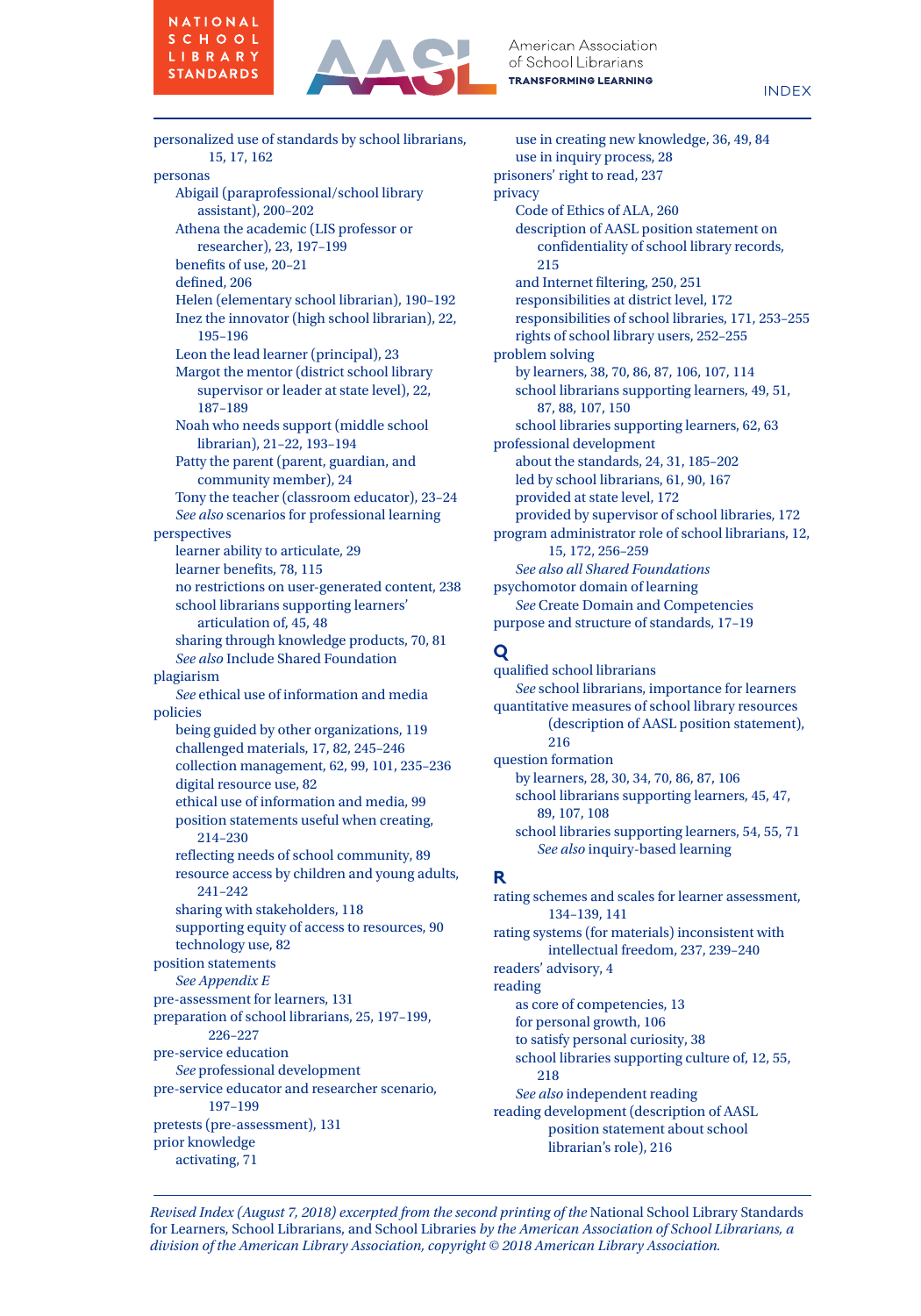

reading instruction (school librarian's role from

American Association of School Librarians **TRANSFORMING LEARNING** 

AASL position statement), 217 reading level labels on books (description of AASL position statement), 216 real-world challenges in assessment, 131 real-world connections to learning made by learners, 34 school librarians' support of, 47, 72, 107, 156*f*, 161 real-world context for applying standards, 185–202 reconsideration of school library materials *See* challenged material policies reflection as part of learning analysis of curated resources, 37 as member of global learning community, 35 focus of Grow domain, 45–46 guiding learners' decisions, 34 learner self-assessment, 139, 144 use by learners, 34 reflective feedback, 72 reflective practitioner defined, 25–26 questions about effective use of standards, 26, 33, 46, 57, 181 questions about evidence of school librarians' competencies, 168 questions about focusing conversations on evidence, 168, 181 questions about integrating standards with content-area instruction, 145 questions about planning, 181 questions about sharing standards with stakeholders, 145 questions about standards' relationships with assessments, 145 questions about standards support of school initiatives, 57 questions to think about while reading standards, 21 remixing *See* ethical use of information and media restricted access to resources *See* equitable access right to privacy *See* privacy roles of school librarians information specialist, 12, 14, 56, 223, 226 instructional partner, 12, 14, 71, 223–225 leader, 11, 12, 14, 16, 44, 56, 71, 172, 256–259 overview, 14–16 program administrator, 12, 15, 172, 256–259 relationship with learner progress, 16*f* in senior/capstone projects (description of AASL position statement), 216 in supporting reading (from AASL position statement), 217 teacher, 12, 14, 128–146, 216, 223–225

*See also all Shared Foundations* rubric example, 154*f*

# **S**

scenarios for professional learning, 185–202 school librarian Domains and Competencies Collaborate Shared Foundation framework, 49 supporting learners, 87–89 Curate Shared Foundation framework, 50 supporting learners, 97–98 Engage Shared Foundation framework, 52 supporting learners, 115–116 Explore Shared Foundation framework, 51 supporting learners, 107–108 Include Shared Foundation framework, 48 supporting learners, 79–80 Inquire Shared Foundation framework, 47 supporting learners, 71–72 school librarian evaluation *See* evaluation of school librarians school librarians active in learning communities, 14 as learners, 28, 164, 206–209 assessment of, 25 competencies. *See* school librarian Domains and Competencies developing curriculum, 4, 5, 57, 61, 89 domains. *See* school librarian Domains and Competencies evidence of accomplishment, 174–180, 262–270 growth plan, 164–167 having deep understanding of ethical use of information and media, 115 identified as official title, 10 implementing standards, 205–210 importance for learners, 12, 54, 98, 171, 218, 221 importance for learners (AASL position statement), 222 measuring effectiveness of support for learners, 148–167 modeling ethical use of information and media, 55, 115, 117 modeling progressive pedagogies, 44 preparation of, 197–199, 226–227 roles information specialist, 12, 14, 56, 223, 226 instructional partner, 12, 14, 71, 223–225 leader, 11, 12, 14, 16, 44, 56, 71, 172, 256–259 overview, 14–16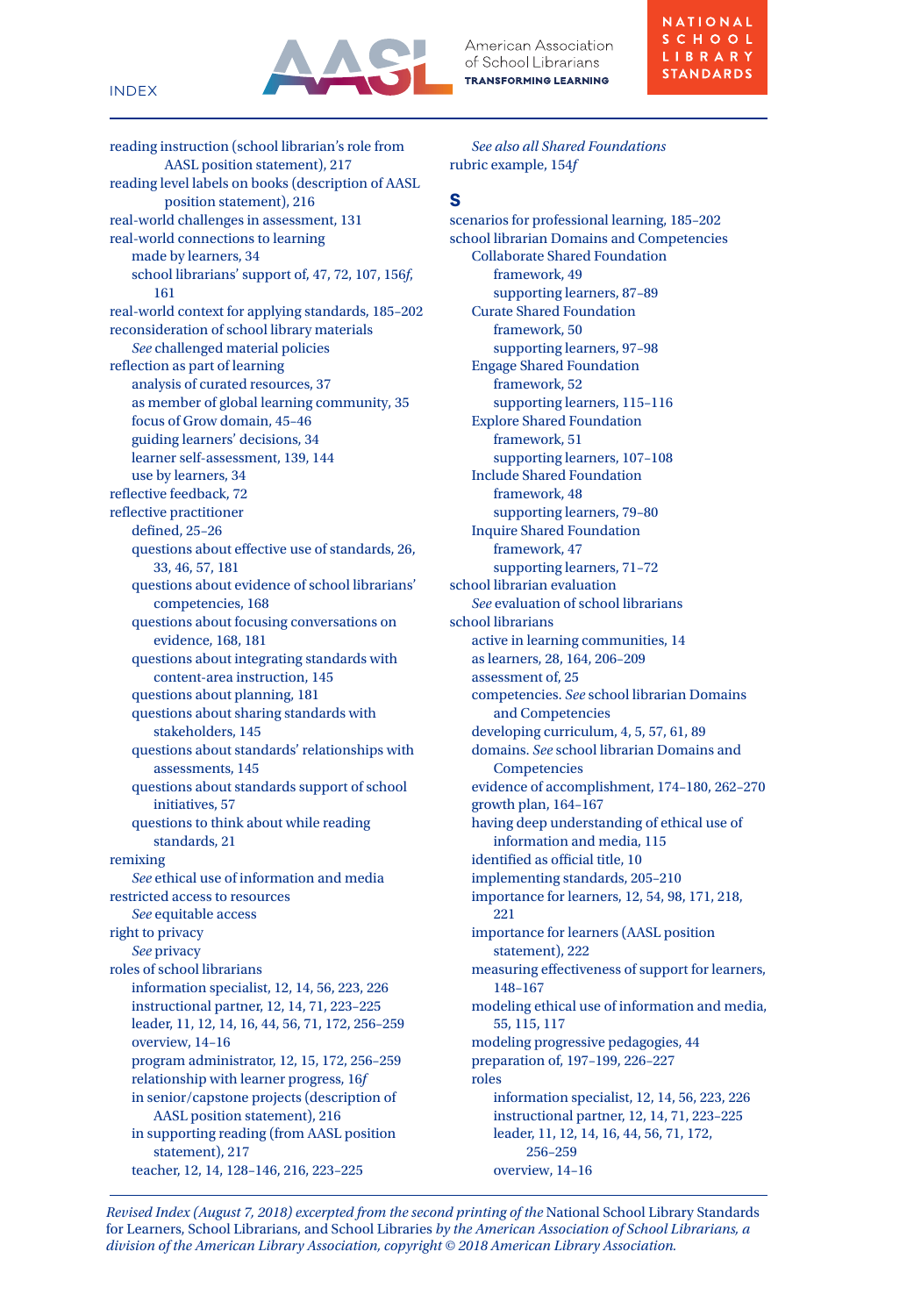

program administrator, 12, 15, 172, 256–257 teacher, 12, 14, 128–146, 216, 223–225 sharing clear policies and processes for ethical use of information and media, 52, 116 standards. *See* school librarian standards supporting effective use of technology, 52, 108, 116, 117 supporting learners' development of competencies Collaborate Shared Foundation, 49, 87–89 Curate Shared Foundation, 50, 97–98 Engage Shared Foundation, 52, 115–116 Explore Shared Foundation, 51, 107–108 Include Shared Foundation, 48, 79–80 Inquire Shared Foundation, 47, 71–72 supporting learners' role in global learning community, 34, 44, 48, 79 supporting learners' role in a learning community, 48, 50, 51 supporting learners' understanding of cultural relevancy, 42, 48, 79 *See also* ethical use of information and media; evaluation of school librarians school librarian standards framework, 47–52 relationship with learner standards, 31–33, 44 *See also* school librarian Domains and Competencies school libraries active learner participation, supporting, 90 alignments. *See* school library Domains and **Alignments** appropriate staffing levels (AASL position statement), 221–222 challenged material policies, 17, 82, 245–246 collaborative and shared learning, facilitating opportunities to integrate, 89 connect and work with learning community, providing opportunities for school librarians to, 90 contribution and exchange of information within and among learning communities, facilitating, 99–100 create and share information, encouraging participation in a diverse learning community to, 117 defined, 10 diverse ideas, facilitating opportunities to experience, 81 domains. *See* school library Domains and Alignments essential part of learning communities, 11 ethical use of information and media, sharing clear policies and processes for, 64 exploring resources, engaging learning community in, 100

growth and development of learners, assisting in, 109 individual responsibility for information use, support of, 117 learning community, preparing learners to engage with larger, 108 new knowledge, enabling generation of, 72 new knowledge, facilitating construction of, 108 personal curiosity, supporting learners', 108 policies and procedures, supporting development and use of, 89 responsibilities at building level, 171 responsibilities at district level, 172 responsibilities at state level, 172–173 role of (AASL position statement), 228–230 selection of appropriate resources and tools for information and use, promoting, 99 staffing levels (AASL position statement), 221–222 standards. *See* school library standards supporting learners' development of competencies Collaborate Shared Foundation, 61, 89–90 Curate Shared Foundation, 62, 98–100 Engage Shared Foundation, 64, 116–117 Explore Shared Foundation, 63, 108–109 Include Shared Foundation, 60, 80–81 Inquire Shared Foundation, 59, 72–73 supporting learners' role in global learning community, 54, 60 supporting learners' role in a learning community, 55, 61, 63, 80 technology, supporting effective use of, 56, 59, 62, 63, 64, 171 *See also* ethical use of information and media school library assistant/paraprofessional scenario, 200–202 school library Domains and Alignments Collaborate Shared Foundation framework, 61 supporting learners, 89–90 Curate Shared Foundation framework, 62 supporting learners, 98–100 Engage Shared Foundation framework, 64 supporting learners, 116–117 Explore Shared Foundation framework, 63 supporting learners, 108–109 Include Shared Foundation framework, 60 supporting learners, 80–81 Inquire Shared Foundation framework, 59 supporting learners, 72–73 school library evaluation *See* evaluation of school libraries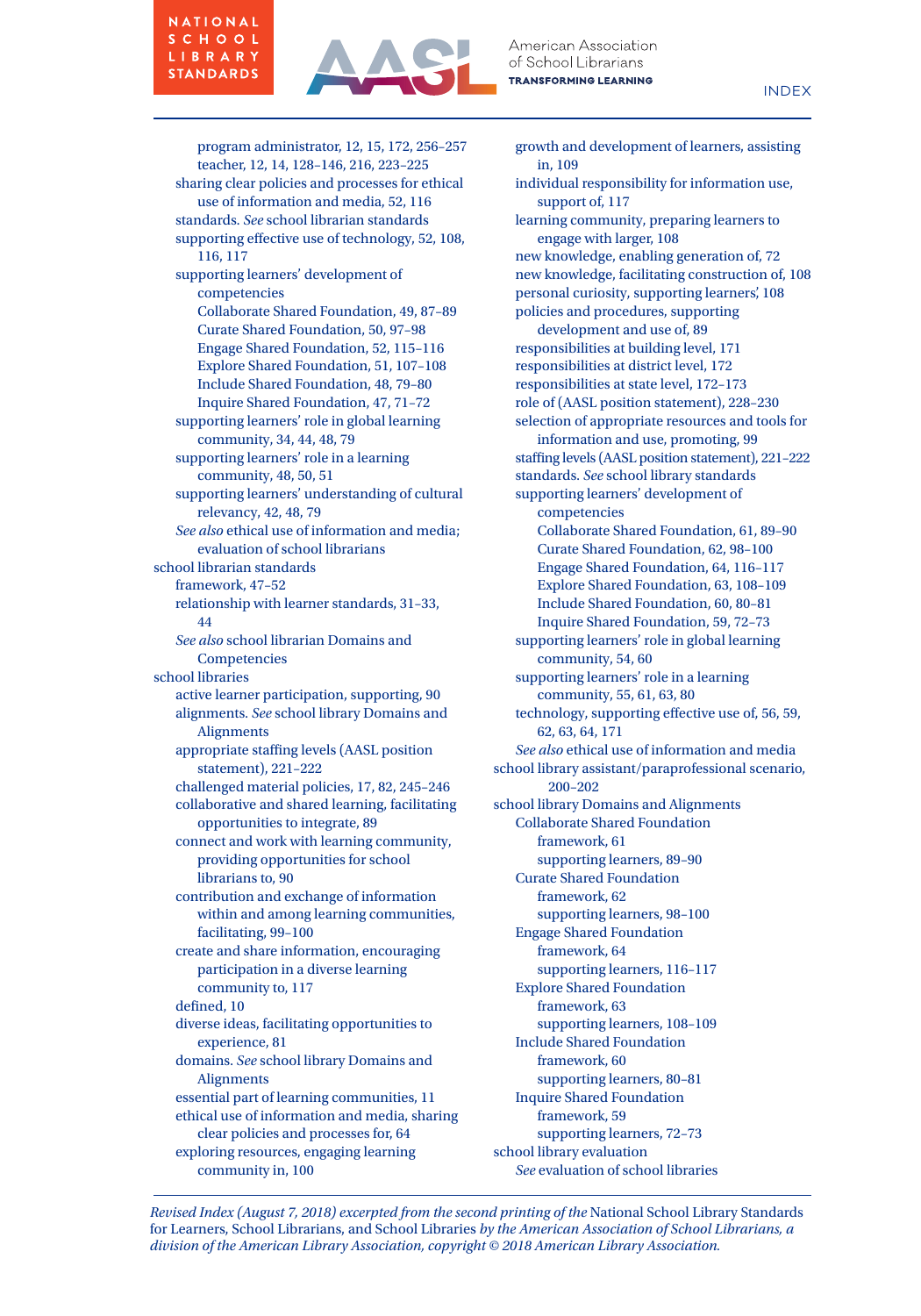

American Association of School Librarians **TRANSFORMING LEARNING** 

school library programs *See* school libraries school library records *See* privacy school library standards framework, 59–64 relationship with learner standards, 31–33 *See also* school library Domains and Alignments school library supervisor *See* supervisor of school libraries selecting and organizing information for a variety of audiences, 97, 98 selection of appropriate resources and tools for information and use, promoting, 99 self-assessment *See* assessment sexual content *See* censorship Shared Foundations definition of Shared Foundation, 17 Collaborate. *See* Collaborate Shared Foundation Curate. *See* Curate Shared Foundation Engage. *See* Engage Shared Foundation Explore. *See* Explore Shared Foundation Include. *See* Include Shared Foundation Inquire. *See* Inquire Shared Foundation shared goals *See* common goals Share Domain and Alignments Collaborate Shared Foundation and school libraries, 61, 90 Curate Shared Foundation and school libraries, 62, 98–100 Engage Shared Foundation and school libraries, 64, 116–117 Explore Shared Foundation and school libraries, 63, 108–109 Include Shared Foundation and school libraries, 60, 81 Inquire Shared Foundation and school libraries, 59, 73 Share Domain and Competencies Collaborate Shared Foundation learner benefits, 87 for learners, 36 for school librarians, 49 school librarians supporting learners, 88 Curate Shared Foundation learner benefits, 96–97 for learners, 37 for school librarians, 50 school librarians supporting learners, 97–98 Engage Shared Foundation learner benefits, 114–115 for learners, 39

for school librarians, 52 school librarians supporting learners, 116 Explore Shared Foundation learner benefits, 106 for learners, 38 for school librarians, 51 school librarians supporting learners, 107–108 Include Shared Foundation learner benefits, 78 for learners, 35 for school librarians, 48 school librarians supporting learners, 80 Inquire Shared Foundation learner benefits, 70 for learners, 34 for school librarians, 47 school librarians supporting learners, 71–72 S.M.A.R.T. goal process and example, 165*f* social context of learning focus of Grow domain, 46 learner recognition and benefit, 36, 49, 52, 81, 86, 106, 114 school librarians supporting learners, 88, 89, 98 school libraries supporting learners, 60, 61, 90, 99 social media as resource for learners, 99 and professional development, 74 school librarians modeling use, 116 staffing of school libraries (AASL position statement), 221–222 stages of competency, 125*t* stakeholders building relationships with, 108 partnerships with, 12, 15 represented by personas, 20–24 standards local implementation, 205–210 relationships within structure, 45*f* standards-based education, 130 Standards for the Initial Preparation of School Librarians (AASL n.d.), 25, 226–227 state-certified school librarians *See* school librarians, importance for learners state-level responsibilities for school libraries, 172–173 Strategic Plan for Implementation *See* implementation plan structure and purpose of standards, 17–19 suggested further reading, 289–299 summative assessment defined, 25 feedback in learning process, 142–145 of school librarians, 153 summative evaluation of school librarians, 148–153 supervisor of school libraries